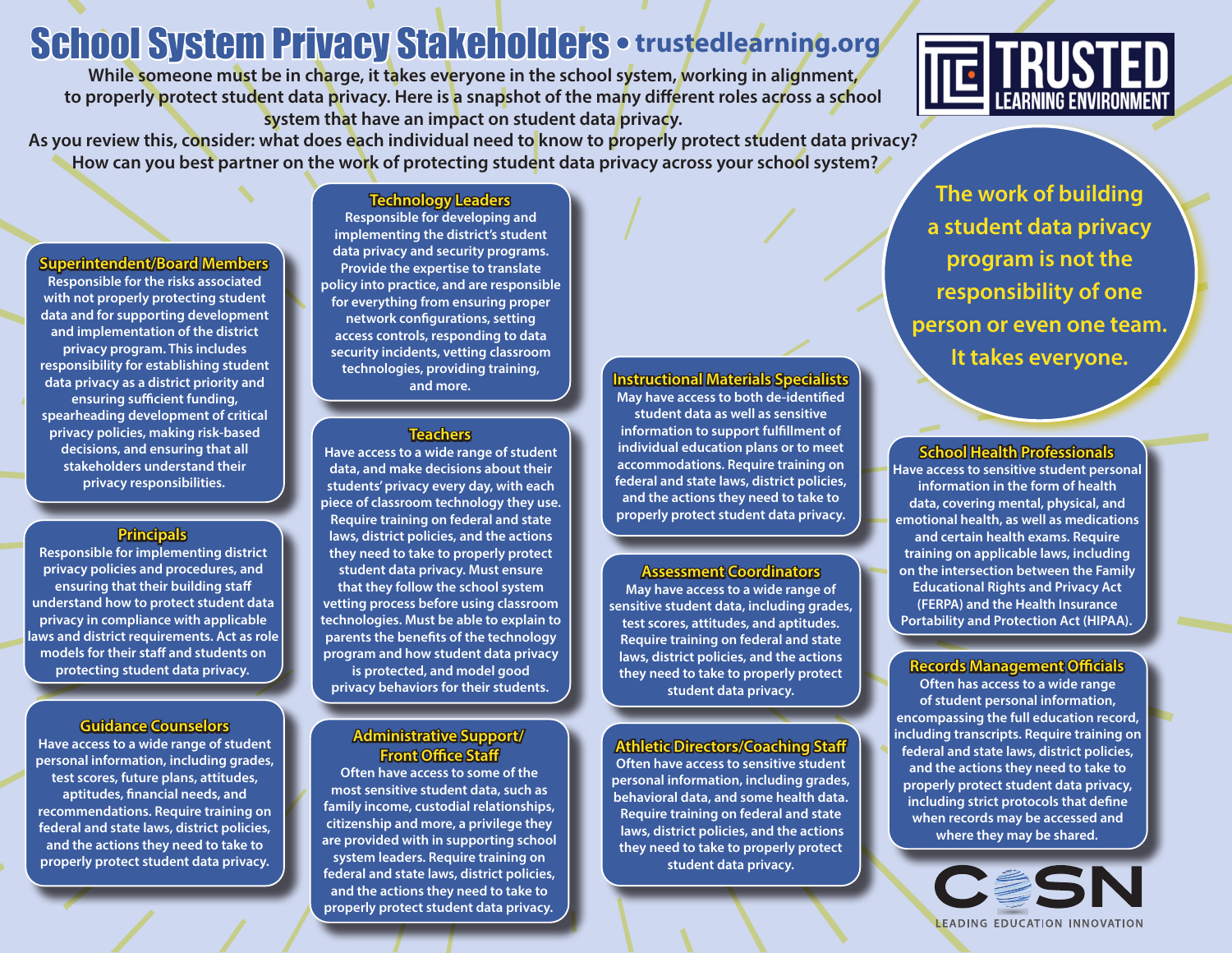## More School System Privacy Stakeholders **trustedlearning.org**

**Procurement/Finance Officials rocurement/Finance School business officials' privacy responsibilities include helping to coordinate vetting of school system technologies as part of the procurement process, in conjunction with technology leaders. Require training to understand federal and state legal requirements and district policies in order to help implement proper data protection agreements with third party service providers.**

#### **Academic Researchers cademic**

**Often working with student information to perform longitudinal research, and may be sharing the data with partner organizations. Require training on the research provisions of federal and state laws, rigorous, industry-standard de-identification protocols, and human subject research protocols. Must also collaborate with technology and procurement teams to ensure that any technologies they plan to use have been properly vetted and that data protection agreements are in place with partners who may access student data.**

#### **Transportation Officials ransportation**

**Have access to student names, addresses, and schedules, as well as some behavioral data in order to coordinate the safe transport of students. Require training on safe use, handling, and destruction of the data they must access in order to provide their services.**

#### **School Safety Officers/ chool School Resource Officers chool**

**Must have access to sensitive personal information related to behavior – including suspected or confirmed criminal activity. Require training on the law enforcement and juvenile justice provisions of FERPA and state laws. Most work closely with district leadership to ensure their access to and use of student data is limited to what is necessary to provide for student safety in a manner that is consistent with district policies and community norms.**

#### **Food Service Providers ood**

**Often have access to student dietary restrictions and behaviors. In addition, some food service administrators may have access to aggregated, de-identified data related to free and reduced lunch status. Require training on federal laws, including the National Student Lunch Act, state laws, district policies, and the actions they need to take to properly protect student data privacy.**

#### **Vendors/Technology Providers endors/Technology**

**Often have access to student personal information in order to provide their services. Must understand and operate in compliance with all applicable federal and state privacy laws, have robust data privacy and security programs, and work in partnership with – and, as school officials – under the direct control of school systems to protect student data privacy.**

#### **Foundations/PTAs/Booster Clubs/Community Organizations lubs/Community**

**May operate independently as affiliated partners, and may receive a limited amount of student personal information in order to support students. Must understand and operate in compliance with all applicable federal and state privacy laws, have robust data privacy and security programs, and work in partnership with and under contract with school systems to protect student data privacy.** 

#### **Community and Media Relations Officials elations**

**Responsible for crafting community and media messages in the event of a data security incident and to explain the benefits of the school system's technology program and use of student data to achieve educational outcomes. Must understand fundamentals of student data privacy requirements to support their work.**

#### **Parents**

**Have a special responsibility to understand and help enforce school system acceptable use policies to ensure proper and secure use of classroom technologies. Should be informed about how student data may be used to support their children, the benefits of the school system technology program, and how student data privacy is protected. Should be provided with student data privacy training and have a venue through which they can have their privacy questions answered.**

**Often responsible for campus resource planning, and may have access to student population metrics, including enrollment trends. These teams do not normally require access to student personal information, but may need to be provided with training on industry standard de-identification protocols.** 

#### **Facilities/Building/ acilities/Building/ Grounds Officials rounds**

**Often responsible for system-wide infrastructure, such as HVAC systems. To the extent that these services are run on the school system network, they must work in close coordination with and heed the guidance of technology leaders to ensure that their work is done in a manner that maintains the security of the infrastructure.** 

#### **Grant Officers rant**

**May be responsible for sending aggregated, de-identified data to grant providers to demonstrate efficacy of a grant-funded program. Need to work closely with technology leaders and procurement officers to ensure that their intended use of student data complies with legal requirements and district policies, and to implement proper contracts with partners to address sharing and use of de-identified data.**

#### **Students tudents**

**Are responsible for their compliance with the school system acceptable use policy. Should also be provided with age-appropriate lessons on the fundamentals of data privacy, as well as online safety and digital citizenship.**